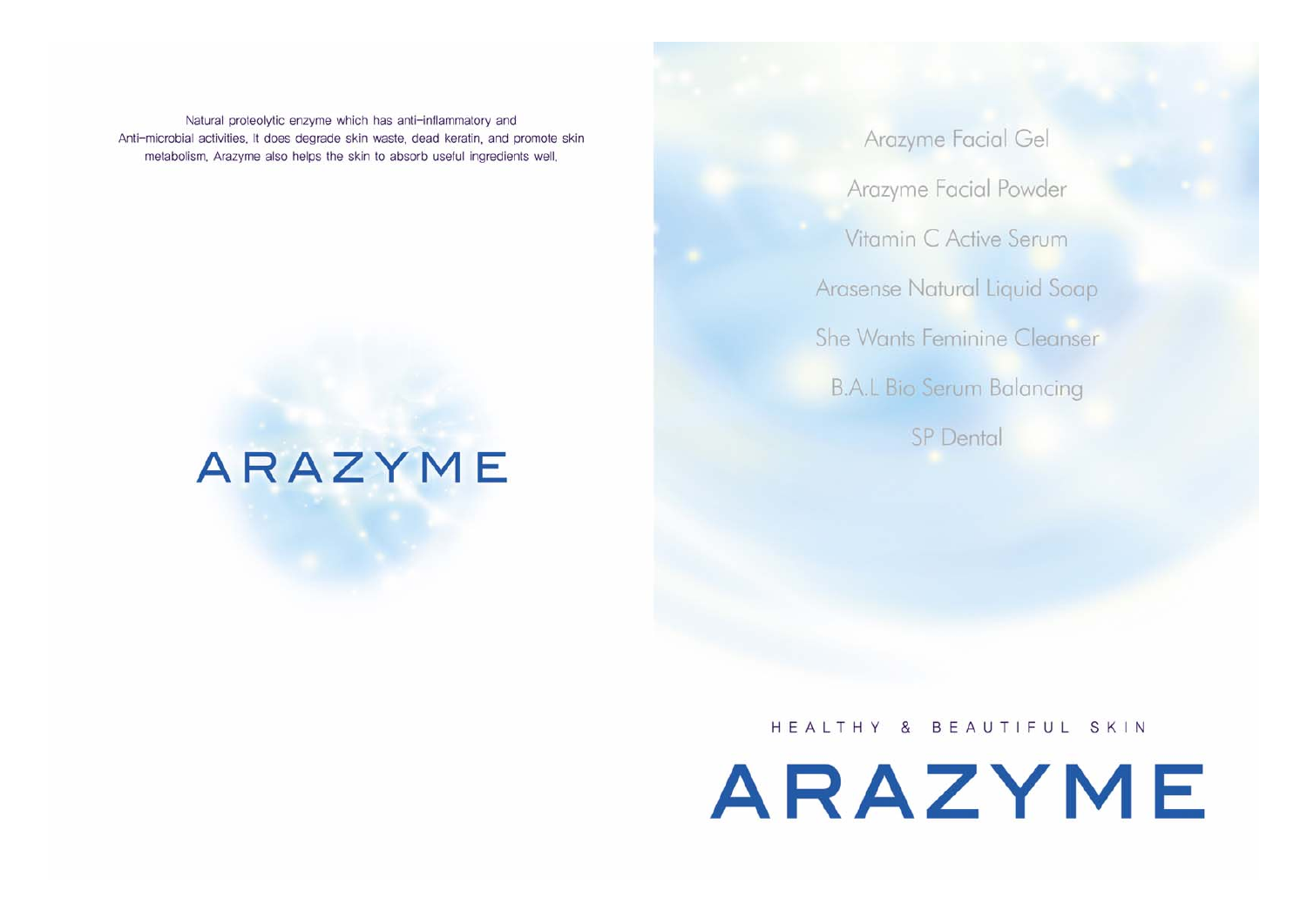# ARAZYMEBIO SKIN CARE



Natural proteolytic enzyme which has anti-inflammatory and Anti‐microbial activities. It does degrade skin waste, dead keratin, and promote skin metabolism. Arazyme also helps the skin to absorb useful ingredients well.

# Arazyme Facial Gel

Natural proteolytic enzyme which has anti-inflammatory and Anti-microbial activities. It does degrade skin waste, dead keratin, and promote skin metabolism. Arazyme also helps the skin to absorb useful ingredients well.



### **Special Features**

1. It does not include scrub or acid ingredients such as AHAs and BHAs, which might cause adverse effect on the face. It removes only unnecessary and harmful keratin layers for skin health, which is comparable with other facial gel containing AHAs and BHAs that melt skin keratin recklessly with acid ingredients. There is no need to worry about skin irritation and ultraviolet rays after care.

2. With anti-microbial and anti-inflammatory activity in Arazyme, this product will give the solution against skin trouble such as acne, freckles, blotches, etc.

3. Plant extracts, such as grapes, green tea and persimmon leaves, tighten and protect facial pores while supplying the skin with moisture.

### **Usage**

- Spread on face except the eye and lip areas after washing face. Rinse with warm water after 5 minutes.

- Use two or three times a week according to skin condition.

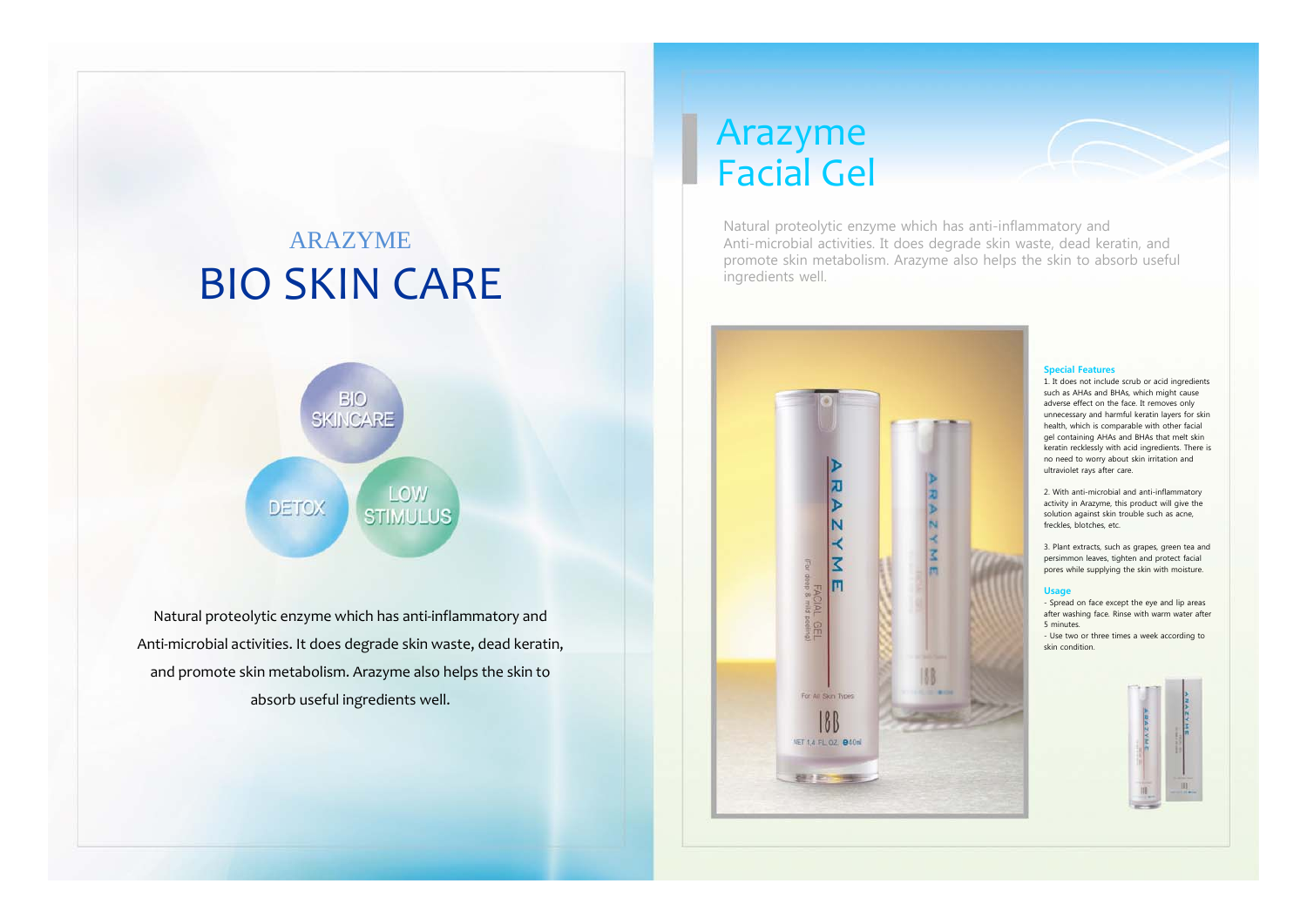# Arazyme Facial Powder

Arazyme Facial Powder is a total facial care powder which makes the face vivid, pure, and healthful. Arazyme(Natural proteolytic enzyme) and lowsensitive surfactants cleanse the face in a mild way, dissolving the keratin layer of the face softly and naturally promoting skin turnover.

# 18B

### **Special Features**

1. It does not include scrub or acid ingredients such as AHAs and BHAs, which might cause adverse effect on the face. It removes only unnecessary and harmful keratin layers for skin health, which is comparable with other facial gel containing AHAs and BHAs that melt skin keratin recklessly with acid ingredients. There is no need to worry about skin irritation and ultraviolet rays after care.

2. With anti-microbial and anti-inflammatory activity in Arazyme, this product will give the solution against skin trouble such as acne, freckles, blotches, etc.

3. After care, you will feel the continuous softness and tenderness with plant extracts such as grape and Angelica keiskei.

### **Usage**

- After face washing, take about 1g and mix with 2ml water on palm. Spread to the face and massage softly around 2~3 minutes. Rinse with warm water. - Use every morning and evening. (Easy to use because of granule type) - You can get better effects using Arasense Black when cleansing make-up.



# Vitamin CActive Serum

Vitamin C Active Serum stabilizes vitamin C that oxidizes in high temperatures, providing fresh vitamin C and other effective elements to the skin, regardless of storage period. It is also a dual effect serum with Arazyme promoting the absorption of the vitamin, providing whitening and wrinkle care at the same time.



### **Special Features**

1. The product is a divided bottle, having stabilized vitamin C combined with glucose in one and glucose enzymes in the other. Once pumped, both are combined, and the vitamin C is absorbed into the skin, while the remaining glucose and enzymes nourish the skin and provide moisture.

2. Effective elements, such as albumin and adenosine, provide greater effects to whitening and wrinkle care.

3. Arazyme opens skin pores and helps absorption of effective elements by removing old keratin, hastening skin metabolism and helping discharge melanin.

### **Usage**

- Spread on face except the eye and lip areas after washing face. Rinse with warm water after 5 minutes.

- Use two or three times a week according to skin condition.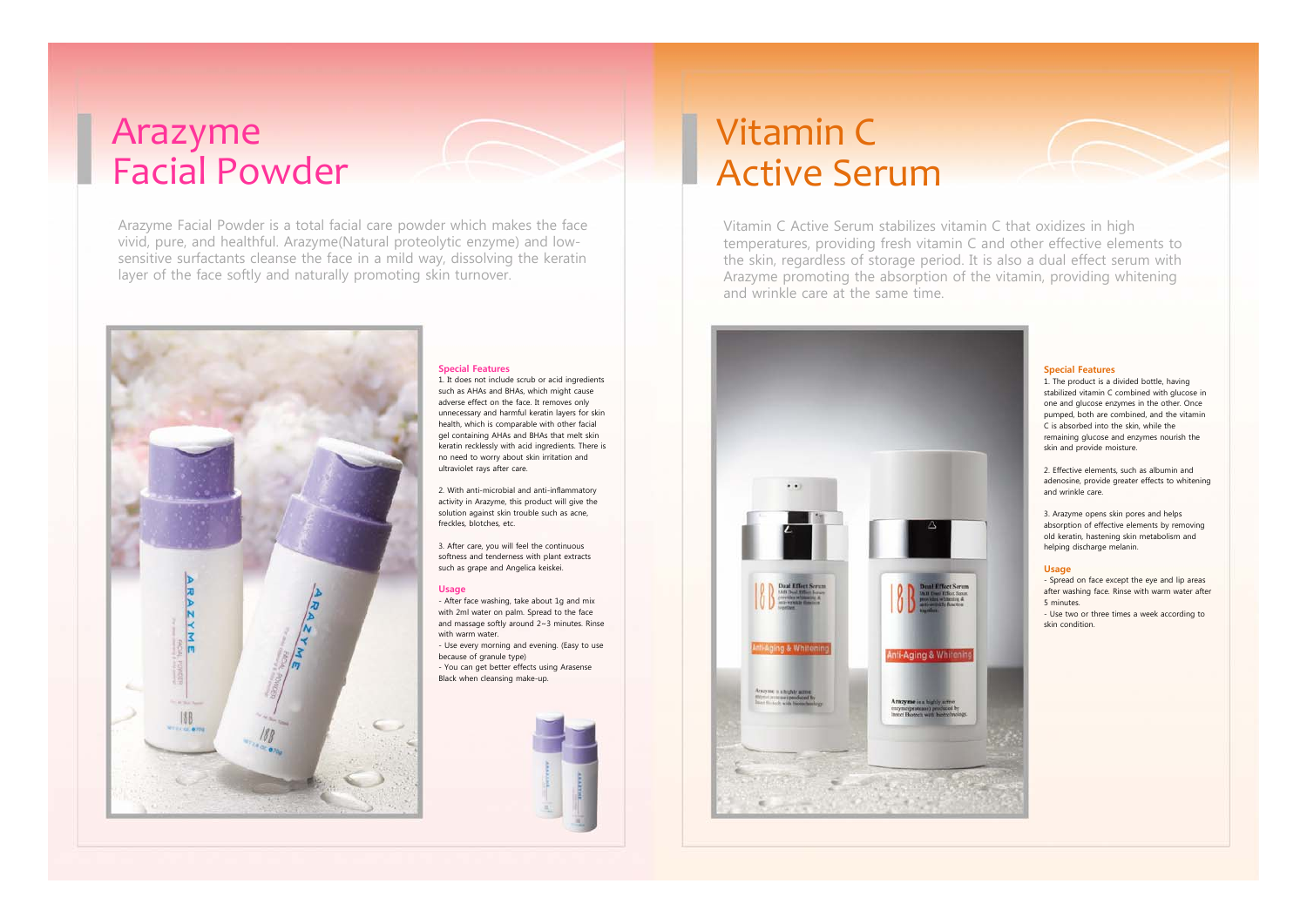# Arasense Black/Yellow Natural Liquid Soap

**ARASENSE** 

**18**<br>ARASENSE

This liquid soap is a deep cleansing & keratin care type (black), and also an anti-trouble & moisture care type (yellow), made from Arazyme and various plant extracts. You may use in a black-yellow order or just separately.

### **Special Features** 1. Arazyme, palm coconut oil, and extracts

from bamboo, Houttuynia Cordata, ginseng, purslane, and licorice help erase strong makeup, eliminate all sorts of wastes from pores, and remove harmful and unnecessary keratin to make the skin clean, soft, and vivid. (Black-type)

> 2. Arazyme, oils from palm coconut, chamomile, and lavender, and extracts from Houttuynia Cordata and Tea Tree help gently get rid of unnecessary and harmful keratin, handling and preventing various skin trouble and give moisture, making the skin clear and healthy. (Yellow-type)

3. Preservatives, hardeners, artificial colors or fragrances have not been used, making this product a low-stimulate natural soap for those with constant skin troubles and sensitive skin to use safely. There is no skin-stretching feeling, and it will keep moisture to your skin.

### **Usage**

- Wash face in warm water to open skin pores. Foam up Arasense Black to erase makeup and skin wastes.

- (After using Arasense Black) Wash hands in warm water, foam up Arasense Yellow, and massage face without pressure in fingertips. After massage, wash in warm water and finish in cold water.



# She Wants Feminine Cleanser

She Wants is a refreshing feminine cleanser with Arazyme and various vegetable extracts that keep the pH within the vagina to its healthy lowacid natural state and increase self-purification, restraining harmful bacteria and preventing all sorts of diseases.



### **Special Features**

1. It cleanses tenderly rather than the strong anti-bacterial chemical products that oxidizes the pH in the vagina.

2. Arazyme restrains multiplication of useless bacteria, giving excellent astriction and moisture protection and providing a refreshing cleansing.

3. Rather than diluted products, this product is easier and safer to use with its foam type base.

### **Usage**

Pump 2~3 times, slightly foam up, and cleanse around the vulva. Wash off with warm water when finished..